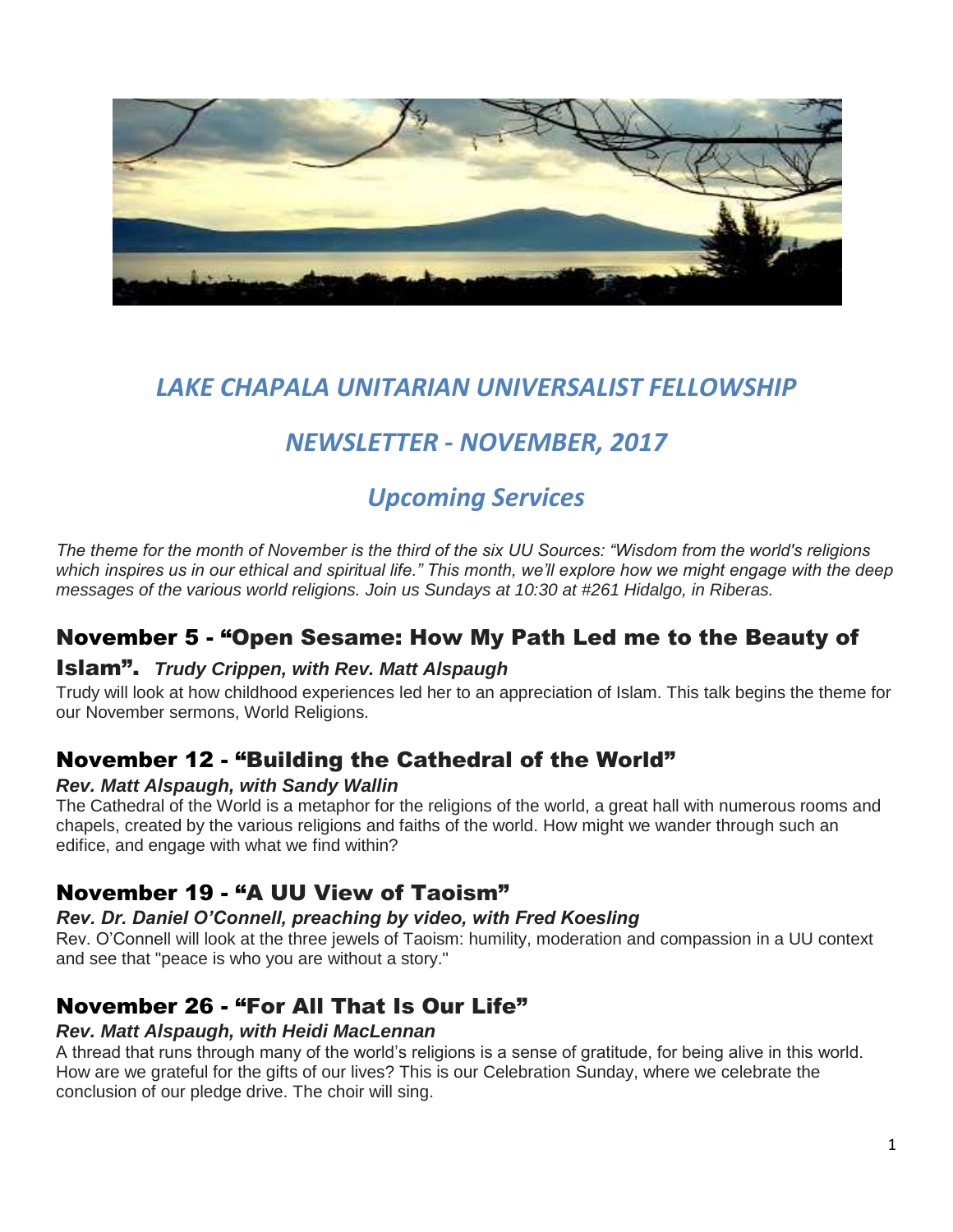### Welcome New Members!



(L to R) Lorna Dean, Myra Williams, Alicia Macnamara, Robin McCormick, Jack Voller, Jim Bellamy, Marie MacGregor, Joan Ward

At the service on Sunday, October  $29<sup>th</sup>$ , eight new members joined our congregation. We are delighted to welcome them to our Fellowship and look forward to getting to know them better. The following thumbnail schetches are from their submitted bios:

**Jim Bellamy** is a retired Canadian business owner and invester. He is the ex-president of the condominio Riviera Alta and partner of long term member Joan Jaquish.

**Lorna Dean** is a Canadian who has also lived in the United States as well as the United Kingdom and New Zealand. She is a retired librarian and international researcher.

**Alicia Macnamara** and her late husband came to Lakeside from Minnesota 17 years ago and started a Course in Miracles group that is still functioning. She writes that the past year has had many challenges, but now that she is settled in a cottage west of Ajijic with her dogs and cat, each day is filled with peace, love and joy.

**Marie MacGregor** was born and raised in New York City, but moved to Canada in 1988. She was a sales and marketing executive for 20 years. Marie likes to cook and has a small business selling Italian food at the markets. She has lived in Chapala for 16 years, the last two full time.

**Robin Carrie McCormick** is from the Tampa Florida area. She has worked in nursing homes, stores, factories and children's nurseries. Robin writes that she has many varied interests including nature, hiking, music, sewing, reading, traveling, helping people, creating things, the arts and family. Robin enjoys meeting new people and learning more about new cultures and spirituality.

**Jack Voller** was born in the Los Angeles area of California. He lived for 25 years in St. Louis and 4 years in Cincinnati. He is a retired English professor with interests in writing, photography and dogs.

**Joan Ward** was born in Minnesota, grew up in the Chicago area and has lived in Minneapolis, Santa Fe and Hong Kong. She has been a member of several UU congregations. Joan was a teacher and counselor in Dekalb, IL where her son was born and she earned Masters and Doctoral degrees. In 1977 she began work in sales and management development and spent 20 wonderful years working in international training and development/corporate leadership & change management. Joan took early retirement and moved to Baja, Mexico in 1999 and to Ajijic in 2011. She has volunteered with many organizations involved in the empowerment of women, social responsibility, political action and community networking. Joan travels extensively, loves music especially jazz, and enjoys the company of friends, good books and movies.

**Myra Williams** is from Naples, Florida. She has worked for many non profits, including environmental, women's health care and hospice organizations, and a Children's Museum. She has been a Community Educator and a Veteran liason. Myra enjoys travel, cooking, reading, hiking, art, music and volunteering with senior, women and children's causes.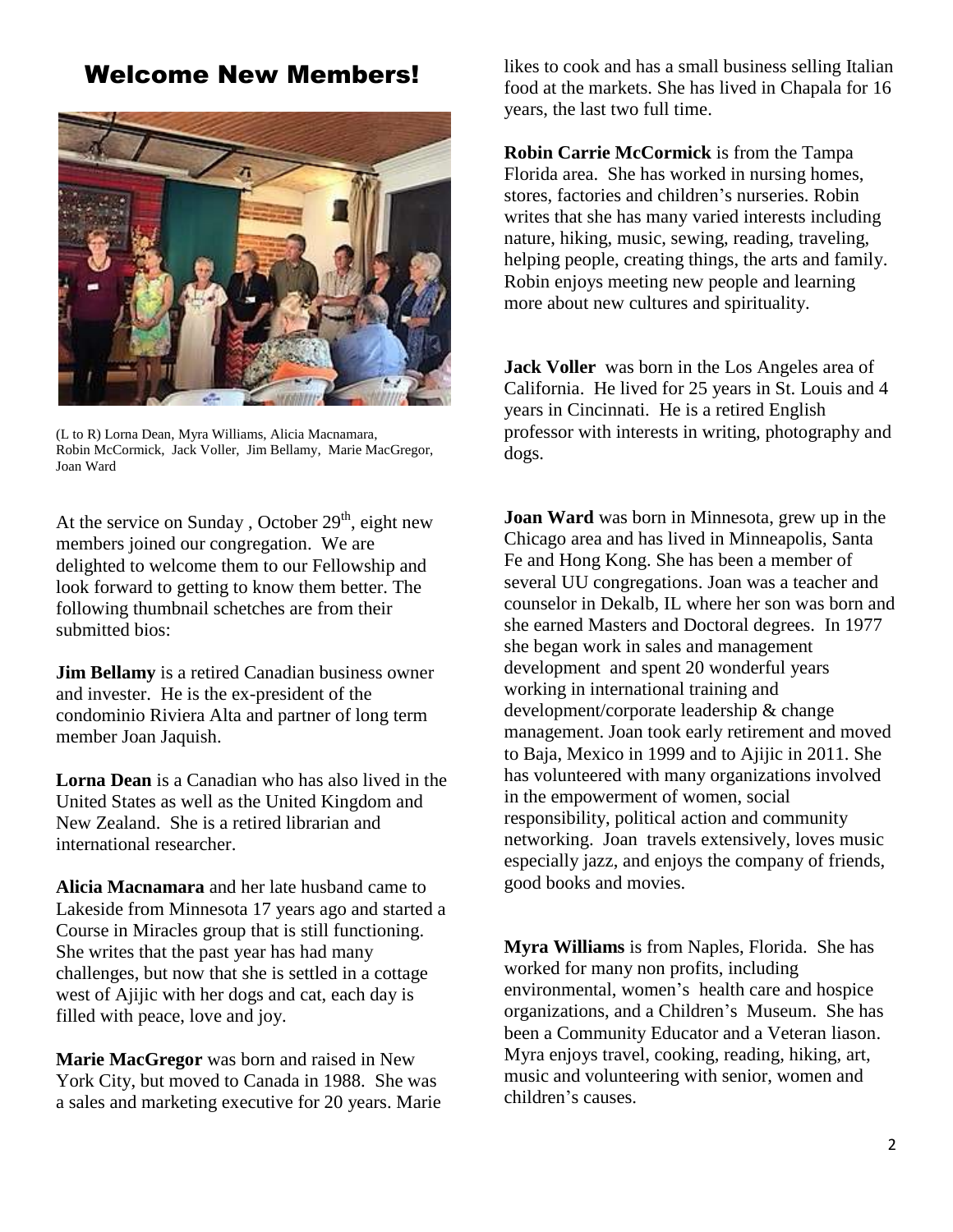

### Message from Rev. Matt

One of the new things we have implemented is a **Healthy Communications process** to improve how we receive and share feedback on how our fellowship operates. Each Sunday, after the Service, one of our Board Members is sitting at a table on the patio with a notebook. People can write their feedback in this book, with their name. I will read and respond to the feedback. I will also share it with any committee or responsible person that needs to know it. Periodically, all the feedback is shared with the board and with Rev. Daniel O'Connell in Houston, as part of our overall evaluation process.

It is important to note that we cannot accept anonymous comments in this process. We often need to go back to the person for more information about the situation, and anonymous feedback doesn't support that. If people need to speak confidentially about a situation, they can make an appointment to meet with me. However, if you provide confidential feedback and choose to remain anonymous, the Healthy Communications process limits what action I or others can take.

We've been using the Healthy Communications notebook for several weeks, and received six notes. Five of those notes related to Sunday Services. This is not surprising. Sunday Services are our most visible activity, and we've been trying many experiments and making many changes so getting written feedback is good.

As part of our work with Sunday Services, we recently held a workshop called *Creating Compelling Sunday Services.* About a dozen of us gathered, and we explored how, at a deep level, we can continue to make the Sunday morning experience meaningful and memorable. We considered how to make our services inspiring and sensory-rich, touching head, heart, and calling us to act. The topic is a big one, more than can be

covered in one Saturday morning, so we will continue with monthly meetings, each focusing on one aspect of our services. **Our first meeting is Friday, November 24, at 10:30 a.m. at the Fellowship. We will consider the focus topic of "Speaking and Sound - Being Heard."** All are welcome to these meetings; you do not have to be part of the Sunday Services Committee to attend.

We will also be offering a class on preaching, using the excellent course, *The Shared Pulpit, A Sermon Seminar for Lay People* by Erika Hewitt. Look for this eight session class to start in February.

We seem to have an unusual number of illnesses. accidents, surgeries, and general medical concerns among our fellowship. We find strength in these times through our connections with each other; in being able to give and receive support and care. As your minister, I am able to offer spiritual counsel and conversation (and I define that word spiritual quite broadly). Please call or write to me if you would like to talk.

#### Member News



Warm birthday Greetings to the following members who have birthdays in November: Nov. 22 - **Dave Miller** Nov. 24 – **Norman Woods**



We are keeping the following members in our hearts as they deal with medical issues: Marty Weston, Fred Harland, and Sue Kelley.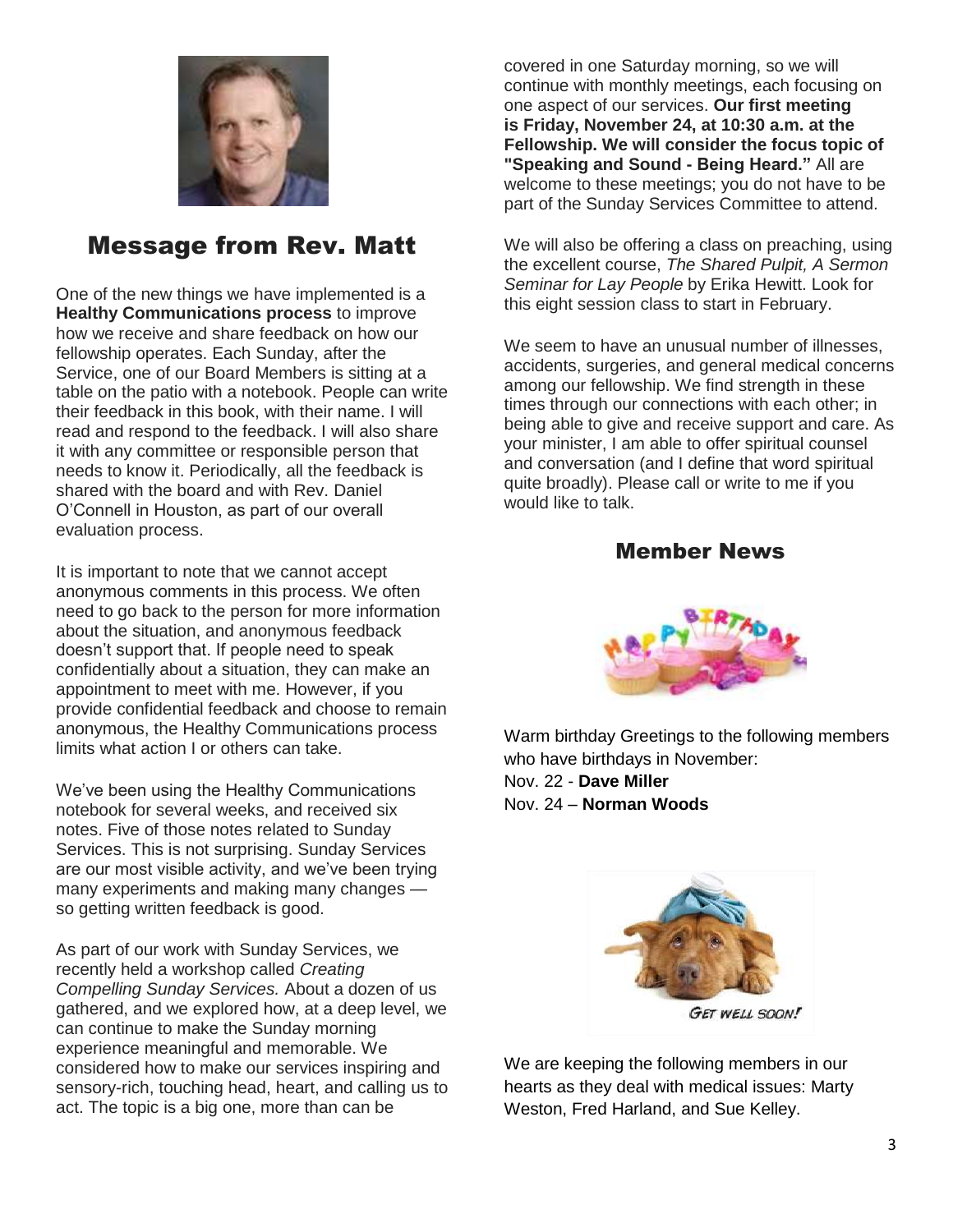## Board & Committee News



### From the Nominating Committee

The members of the Nominating Committee held an organizational meeting on October 28 to review their mandate and prepare for elections to be held during the LCUUF Annual Meeting in January.

**The following Board positions are up for election: President, Vice President, 2 Members-at-Large and 3 Nominating Committee members.** The Board positions are 2 year terms; the Nominating Committee members serve for one year.

The Committee encourages all members to give serious thought to who they think has the skills, dedication and experience to carry out these important roles in our Fellowship. **Nominating forms will be available at Sunday Services on November 5th, 12th and 19th. Place completed forms in the box on the welcome table no later than Nov. 19th, or contact any member of the Nominating Committee: Paul Bennett -766 0698 (buck10benn@gmail.com) Mardele Harland – 766 1458 (mardeleharlandmx@gmail.com) Kathy Koches – 766 2299 (kkoches@gmail.com)** The Committee will meet on Nov.  $21<sup>st</sup>$  to begin the process of compiling a slate for the Board and Nominating Committee election.

### From the Pledging Committee

**Pledge cards for the fiscal year beginning February 1st are on the Welcome Table every Sunday in November. Please pick up a pledge card, fill it out and drop it in to the collection plate before or on November 26th .** 

Several "Why I Pledge" testimonials have been given at Services and will continue all month. Here is what Susan Miller said:

"I am by nature a sedentary person. I exercise, not because it makes me feel better, which it does, but because committing my time and money to working out with a trainer now is a gift I give to my future self. By exercising now, I hope my future self will stay vertical and strong for as long as possible.

Similarly, I commit my money and some of my time to this organization as another gift to my future self. By giving money now to help ensure that the Lake Chapala Unitarian Universalist Fellowship continues to be a viable enterprise, I hope my vertical and strong future self will continue to have a place to go to and get to meet like-minded people who are committed, as I am, to the concepts of religious freedom and the exercise of reason.

As my father used to say, "There is no free lunch." Everything, and I mean everything, costs time or money or effort or all three. Just as there will be no physical fitness if one spends one's free time sitting in a recliner wielding a TV remote, there will be no LCUUF without our present selves committing our time and treasure, gifts, as it were, to our future selves and the future of this worthwhile organization.

### From the Hospitality Committee



#### Thanksgiving Dinner

Thurs. Nov. 23 at Crippen's.

**Sign up for our annual LCUUF Thanksgiving Dinner to be held at the Crippen's on November 23rd .** Due to space issues, attendance is limited to 50 members who attend fellowship regularly. No guests or extended family, please. Thanks for your understanding.

With all the holiday events taking place, fellowship "Last Sunday" lunches will be suspended until January.

Several of our members participate in the **Los Cantantes Christmas Concert.** Let's support them! Purchase your tickets for \$250 from choir members - Kathy & Bob Koches, Donna Burroughs, Catherine Luria, Mardele Harland or Marion Blackmer. A group from the fellowship will be attending the concert on Wednesday, December 6 at 4 pm and will be going to dinner afterwards. (Location to be determined.) Please let Karyn Carpenter or Lorna Dean know if you would like to go to dinner and we will reserve a spot for you.

We are exploring options for this year's **Christmas dinner.** If you have a preference, please let Karyn or Lorna know.

Meet and Greets are currently filled. More will be held in January so watch for updates. (Submitted by Karyn Carpenter, Chair)